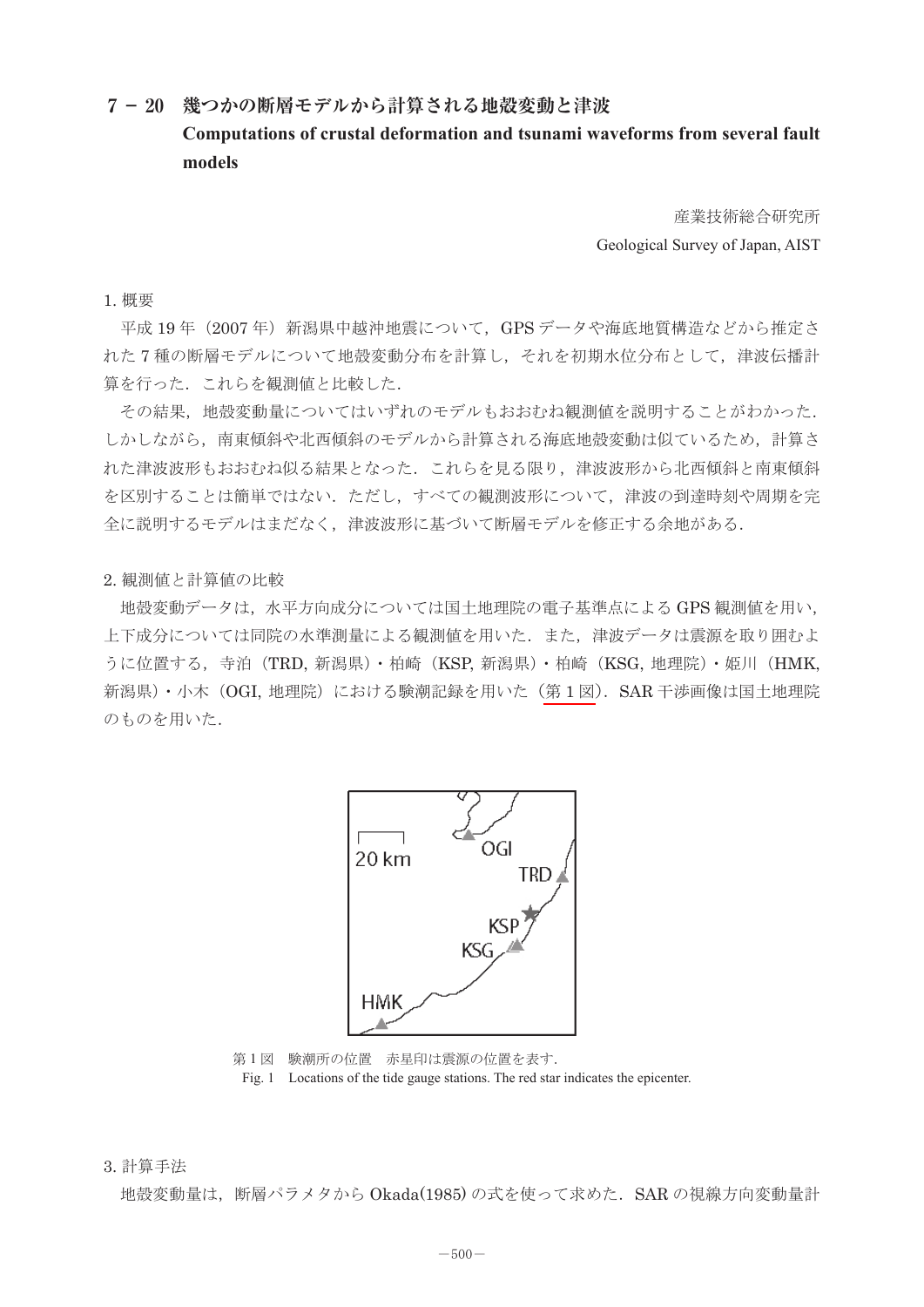算では、オフナディア角 37.8°, 衛星軌道は S14° W を仮定した. 津波波形は、球面座標線形長 波方程式を差分化し数値計算により解いた. 計算空間グリッドは 20秒 (緯度方向で約 600 m)で あるが,験潮儀周辺の浅い海域は順次グリッドを細かくし,最終的には 2.2 秒(緯度方向で約 70 m) で計算を行った. なお、計算時間幅は 0.5 秒とした.

4. 断層モデル

つぎの7種類の断層モデルについて計算を行った. なお、詳細は次表に載せている. そこにあ るモーメントマグニチュードは,剛性率を 3.0×1010 N/m2 として計算した.

- ① 国土地理院モデル 1(北西傾斜 2 枚断層モデル)
- ② 国土地理院モデル 2(南東傾斜モデル 2 枚断層モデル)
- ③ model-A(南東傾斜 1 枚断層モデル・上端深さ 5 km)
- ④ model-B(南東傾斜 1 枚断層モデル・上端深さ 10 km)
- ⑤ model-C(主断層+分岐断層モデル)
- ⑥ model-D(南東傾斜 2 枚断層モデル)
- ⑦ model-E(南東傾斜 2 枚断層モデル)

|                             | model   | x, deg  | y, deg | d. km | $\theta$ , deg | $\delta$ , deg | $\lambda$ , deg | L, km | W, km | u, m | Mw  | total Mw |
|-----------------------------|---------|---------|--------|-------|----------------|----------------|-----------------|-------|-------|------|-----|----------|
| $^{\circ}$                  | $GSI-1$ | 138.575 | 37.444 | 1.2   | 223            | 44             | 84              | 11.9  | 9.8   | 1.46 | 6.4 | 6.6      |
|                             |         | 138.647 | 37.511 | 5.2   | 218            | 42             | 110             | 10    | 9.9   | 1.39 | 6.3 |          |
| $^{\circledR}$              | $GSI-2$ | 138.418 | 37.403 | 2.4   | 55             | 34             | 98              | 15    | 7.9   | 1.52 | 6.4 | 6.6      |
|                             |         | 138.557 | 37.48  | 2.4   | 33             | 49             | 91              | 9.3   | 10.2  | 1.05 | 6.3 |          |
| $\circledS$                 | model-A | 138.483 | 37.483 | 5     | 41             | 49             | 86              | 14    | 14    | 1.6  | 6.6 | 6.6      |
| $\circledA$                 | model-B | 138.437 | 37.405 | 5     | 41             | 49             | 86              | 23    | 11    | 1.5  | 6.6 | 6.7      |
|                             |         | 138.567 | 37.433 | 0.2   | 221            | 75             | 95              | 10    | 10    | 0.7  | 6.2 |          |
| $\circledS$                 | model-C | 138.483 | 37.483 | 10    | 41             | 49             | 86              | 14    | 14    | 1.6  | 6.6 | 6.6      |
| $^{\circ}$                  | model-D | 138.402 | 37.426 | 8     | 40             | 25             | 90              | 12    | 12    | 1.5  | 6.5 | 6.7      |
|                             |         | 138.512 | 37.5   | 7     | 40             | 40             | 90              | 12    | 12    | 1.5  | 6.5 |          |
| $\left( \mathcal{T}\right)$ | model-E | 138.405 | 37.405 | 3     | 43             | 28             | 100             | 13    | 10    | 1.3  | 6.4 | 6.6      |
|                             |         | 138.53  | 37.48  | 4     | 45             | 45             | 90              | 10    | 11    | 1.5  | 6.4 |          |

謝 辞

本解析において,国土地理院および新潟県が管理する験潮記録を用いた.また,電子基準点によ る GPS 観測値,水準測量値,および SAR 干渉画像は国土地理院のものを用いた. 津波計算にお いては,(財)日本水路協会の水深データを用いた.

(佐竹健治・行谷佑一・吉見雅行)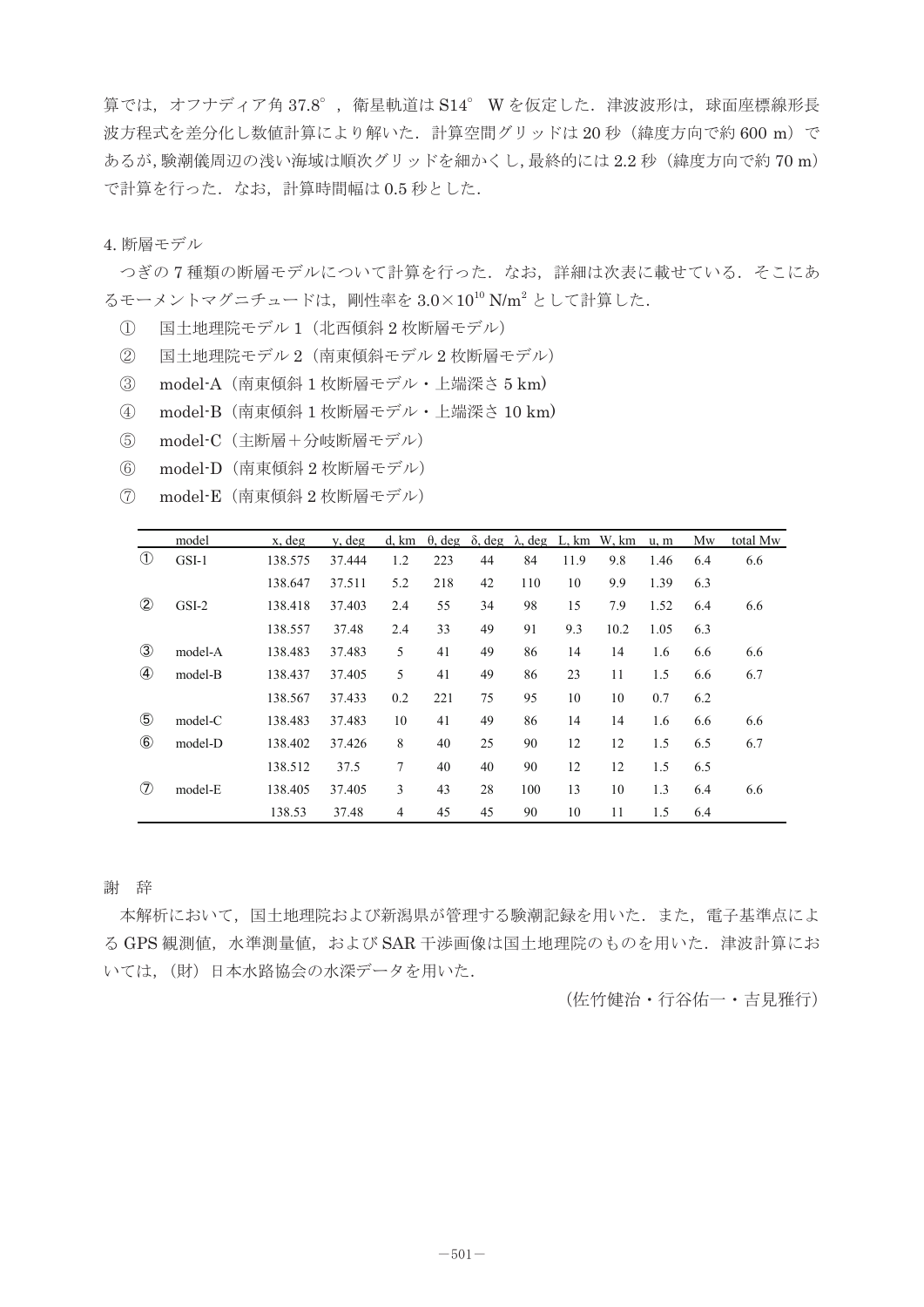※第2図以後の各図共通の説明は次の通りである.

(a) 上下変位量の計算値と水準測量による測定値との比較.コンターは 0.025 m 間隔で赤線が隆起, 青線が沈降を表す.矩形は矩形断層の地表投影で,実線が断層上端を表す.灰色の鉛直棒は現地調査か ら判明した隆起量を表し、緑色の鉛直棒はその地点における計算隆起量を表す. (b) 「だいち」InSAR 相当の視線方向変動量の計算値と観測値の比較.コンターは 0.05 m 間隔で赤 : 0,紫 : 増加,緑 : 減 少を表す. (c) 水平変動の計算値と GPS 観測値との比較.灰色の点は余震分布を表す.(d) 計算津波波 形(赤)と観測波形(黒)との比較. 横軸は時刻を表し, 縦軸は水位(m)を表す. ▎<br>▎▄▖▎▎▗▁▕▗▄▗▚▎▕▏▁▗▗▚▖▗▞▎▕▄▏▗▁▗▖▎▕▅▖▐▃▖▏▕▅▖▓▖▎▚▗▏▖▗▕▕▏▟▖▏ (a) «Адирус» (ахода организация организация организация организация организация организация организация организ<br>Высокольности организация организация организация организация организация организация организация организация ГУ (УЗ') ⊂⊮ШУЛИХАР (ИМ) С УУДЪХ, ГЖТНИЗМ'ЧУЛ)С 2А О, ¶КАТНИЗМУЩ, (Ш) С 2А ).

(a) Comparison of the calculated vertical crustal deformation with the observed one. The contour interval is 0.025 m, and the red and blue lines show uplift and subsidence, respectively. The rectangulars show the surface projection of the fault plane whose solid lines mean the upper side. The green and gray vertical bars mean the uplift amount from the calculation and measurement by the field survey, respectively. (b) Comparison of calculated deformation in the line-of-sight direction between the satellite (ALOS) and ground surface with the observed one. The contour interval is 0.05 m whose purple, red, and green lines mean increase, no deformation, and decrease, respectively. (c) Comparison of the calculated horizontal deformation with the observed one. The gray dots indicate the distribution of the aftershocks. (d) Comparison of the calculated tsunami waveforms (red) with the observed ones (black). The horizontal and vertical axes mean the time in JST and sea level in meter, respectively.  $\frac{1}{100}$  o.020 m, respectively. The rectangulars show the surface product projection of the fault plane whose solid plane whose solid plane whose solid plane whose solid plane whose solid plane whose solid plane whose solid plane whose soli  $\alpha$  calculated deformation  $\alpha$  and  $\beta$  and  $\beta$  and satellite  $\alpha$  and the satellite (ALOS) and  $\beta$ comparison or the calculation horizontal actormation with the observed one. The gray dots in sea level in meter, respectively.



#### $\circ$ 国土地理院モデル (GSI-1, 北西傾斜)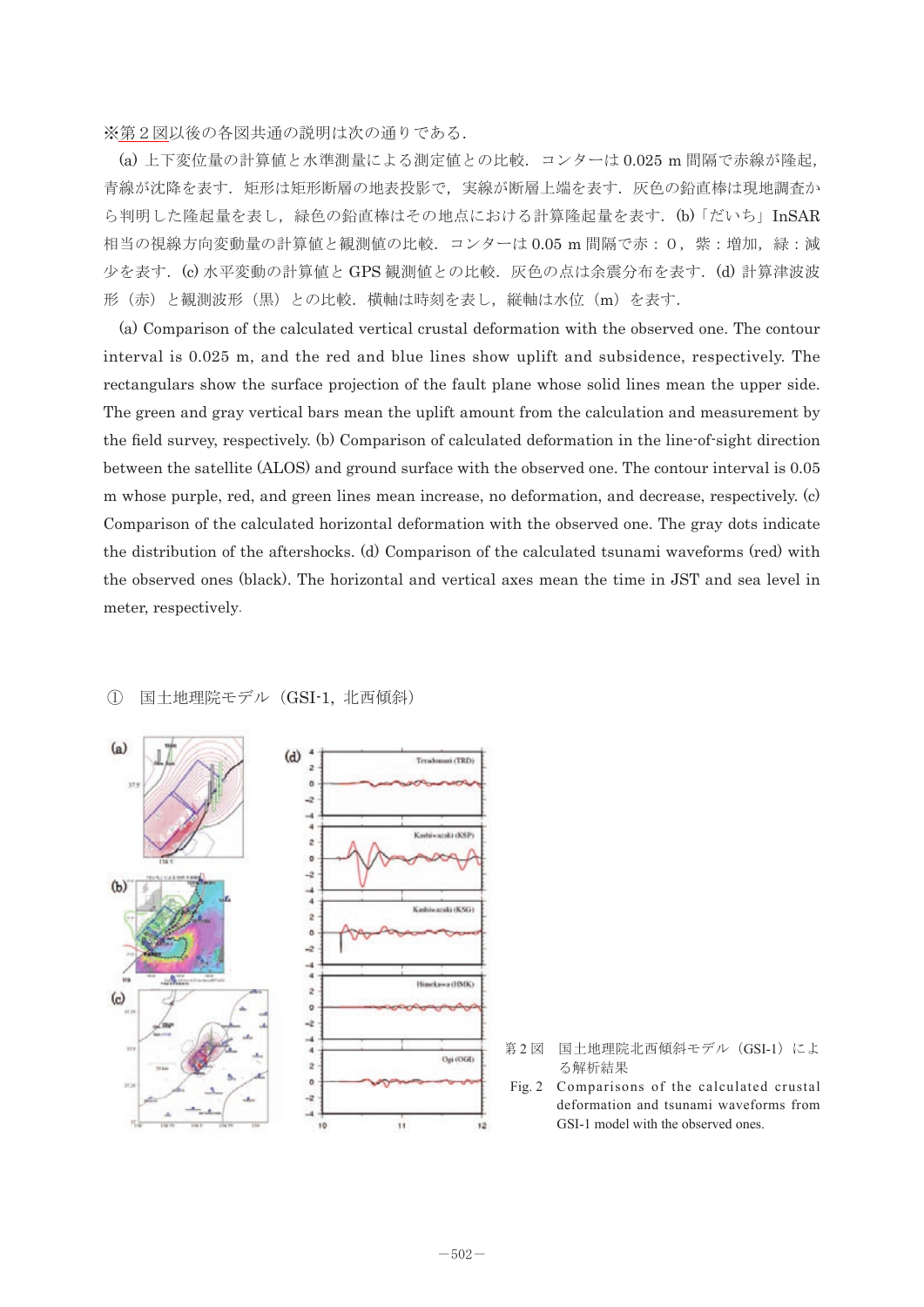$\circledZ$ 国土地理院モデル (GSI-2, 南東傾斜)



- 第3図 国土地理院北西傾斜モデル (GSI-2)によ る解析結果
- Fig. 3 Comparisons of the calculated crustal<br>defermation and truncmi waveforms from deformation and tsunami waveforms from and tsunami waveforms from GSI-2 model with the observed ones. GSI-2 model with the observed

Ԛmodel-A (南東傾斜 1 枚断層モデル, 上端深さ 5 km)



- 第4図 model-A による解析結果
	- Fig. 4 Comparisons of the calculated crustal deformation and tsunami waveforms from model-A with the observed ones.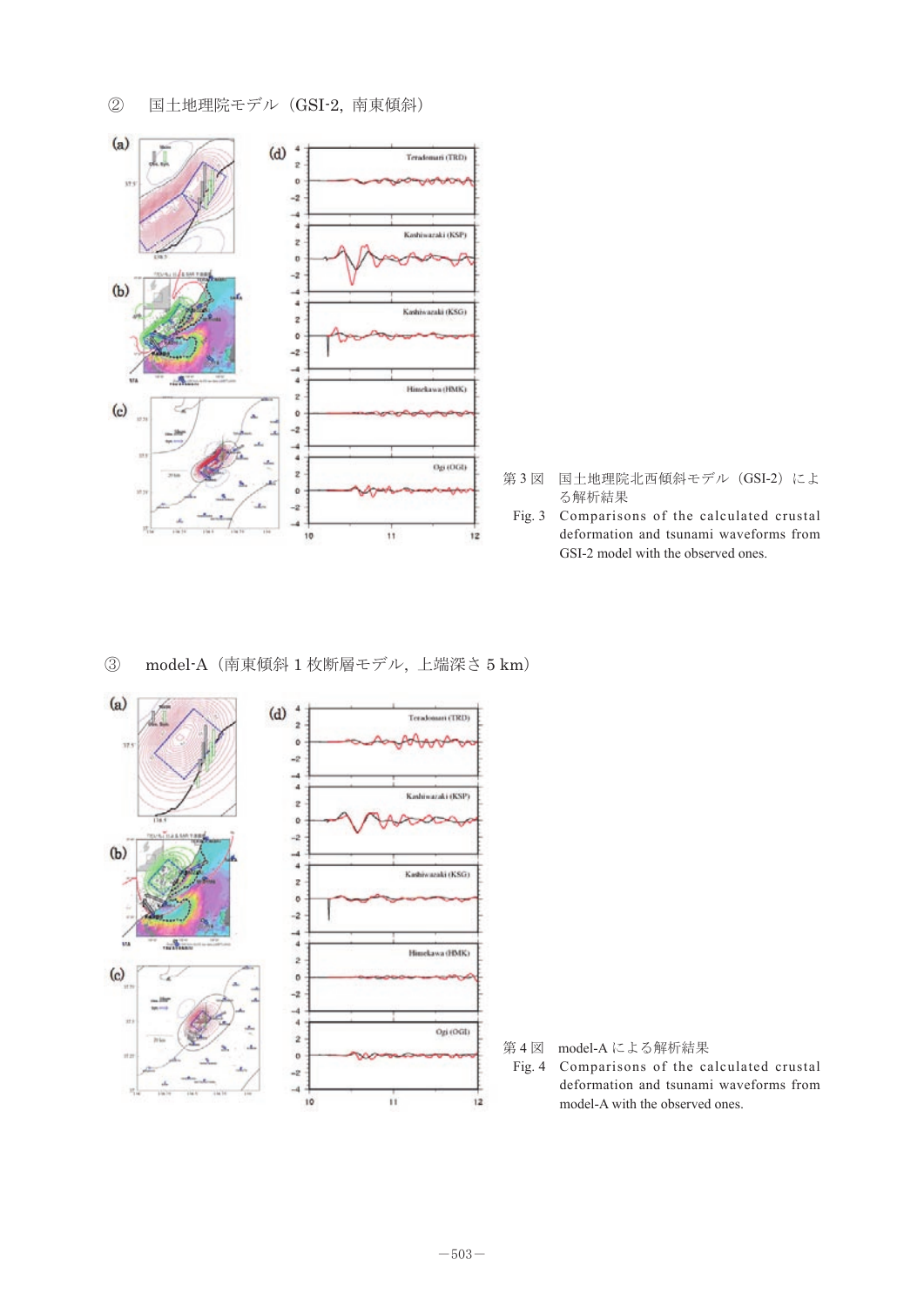

# ④ model-B(南東傾斜 1 枚断層モデル, 上端深さ 10 km)

- 第5図 model-B による解析結果
- 第5図 model-Bによる解析結果<br>Fig.5 Comparisons of the calculated crustal model-B with the observed ones. model-B with the observed ones. deformation and tsunami waveforms from

⑤ model-C (南東傾斜主断層+分岐断層モデル)



- 第 6 図 model-C による解析結果
- Fig. 6 Comparisons of the calculated crustal deformation and tsunami waveforms from model-C with the observed ones.